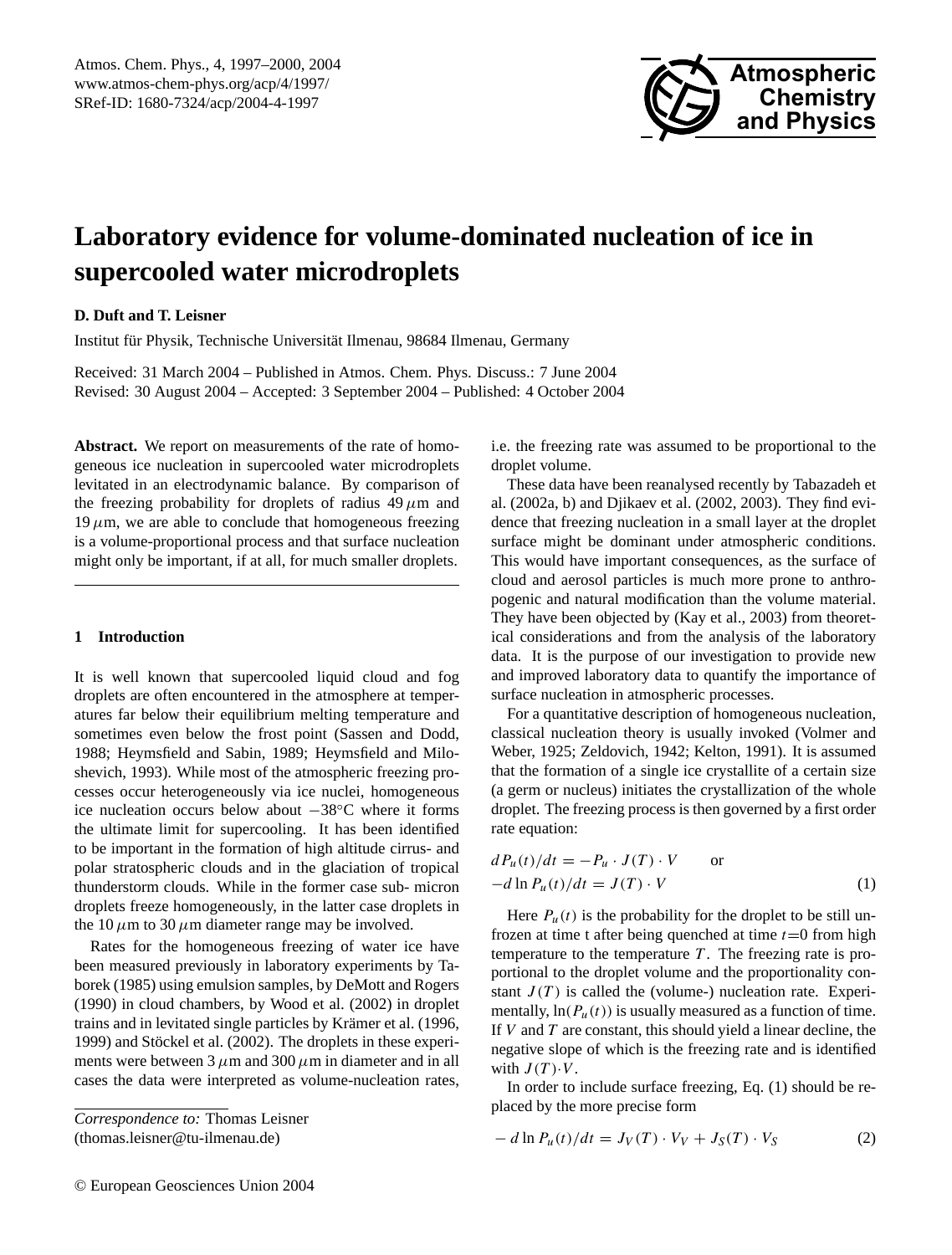

cooled central electrode, **(b)** bottom and **(c)** top endcap electrode, **(d)** linear CCD detectors, **(e)** droplet generator and injector, **(f)** vac*injector, (f) vacuum chamber.*  uum chamber. **Fig. 1.** Schematic vertical cross section through the levitator, **(a)**

where  $J_V$  is the volume nucleation rate,  $V_V$  is the bulk volume,  $J<sub>S</sub>$  is the surface nucleation rate and  $V<sub>S</sub>$  is the surface volume, i.e.  $V_S = 4 \cdot \pi \cdot r^2 \cdot d_S$  with r being the droplet radius and  $d<sub>S</sub>$  the thickness of the surface layer that is governed by surface freezing. If, for simplicity, we assume spherical symmetry and  $V = V_V \gg V_S$ , we can bring this into the form:

$$
-d\ln P_u/dt = J_V \cdot V \cdot \left(1 + \frac{1}{r} \cdot \frac{3d_S \cdot J_S}{J_V}\right) = J_V \cdot V \cdot \left(1 + \frac{r_c}{r}\right) \tag{3}
$$

The correction due to surface nucleation is given by the second addend in the brackets and is inversely proportional to the droplet radius. The proportionality constant  $r_c=3d_SJ_S/J_V$  has the dimension of a length and can be interpreted as the critical radius of a droplet for which surfaceand volume- nucleation are equally important. For larger droplets, volume nucleation prevails and vice versa. In order to assess the role of surface nucleation in atmospheric processes, the typical droplet size of interest has to be compared to  $r_c$ .

Fortunately,  $r_c$  can be determined directly by experiment. It is sufficient to measure  $\alpha$ , the ratio of the freezing rates of two different monodisperse droplet ensembles of radii  $r_1$ and  $r_2$  respectively compared to the volume ratio of the two ensembles:

$$
\alpha = \frac{V_1}{V_2} \cdot \frac{(d \ln P_u/dt)_2}{(d \ln P_u/dt)_1} = \frac{(1 + r_c/r_2)}{(1 + r_c/r_1)} \quad \text{or}
$$
  

$$
r_c = \frac{\alpha - 1}{1/r_2 - \alpha/r_1}
$$
 (4)

Here we report on such a measurement performed for droplets of radius  $r_1=49 \mu m$  and  $r_2=19 \mu m$  at a temperature of 237.1 K corresponding to a supercooling of 36.1 K.

### **2 Experimental**

The freezing of many individual droplets of each size was observed inside an electrodynamic levitator which was kept at



*Fig.2 Logarithm of the fraction of unfrozen droplets as a function of time after injection in the*  of time after injection in the droplet levitator. **(a)** open circles: large droplets with an average radius  $r_1$ =49 $\mu$ m, **(b)** open squares: small droplets with an average radius  $r_2$ =19 $\mu$ m. **Fig. 2.** Logarithm of the fraction of unfrozen droplets as a function

the low temperature of interest throughout the experiment. Temperature variations were below 20 mK (single sigma). The method of electrodynamical levitation was reviewed by Davis (1997), details of our experimental setup have been given elsewhere (Duft et al., 2002; Duft and Leisner, 2004). Briefly, the levitator is of hyperboloidal type as proposed for microparticles by Fischer (1959) and Wuerker and Langmuir (1959) consisting of a rotationally symmetric torus electrode and two endcap electrodes (cf. Fig. 1a, b, c). The central torus electrode is formed to serve as a climate chamber and carries various ports for optical access to the droplets. It also embodies two linear CCD (charge coupled device) array detectors (Fig. 1d) to measure the angular resolved intensity of light scattered by the droplet from a HeNe laser beam (phase function measurement). As Duft and Leisner (2004) have shown recently, the analysis of the phase function allows to determine the size and refractive index of the droplets in real time. The trap is housed inside a vacuum chamber (Fig. 1f) for thermal insulation and connected to a liquid nitrogen cooled micro- cryostat for temperature adjustment. Great care has been taken to guarantee temperature uniformity over the trap volume.

The two size classes of droplets of different diameter were generated and injected into the levitator by a piezoelectric droplet on demand generator (Fig. 1e) which was operated at room temperature at two different driving pulse amplitudes. The droplets of the first class (low driving pulse amplitude) had a diameter  $d_1=98\pm1 \mu m$  while the droplets of class two are straggler droplets which occur at high driving pulse amplitude and were characterized by a size of  $d_2$ =38 $\pm$ 0.5  $\mu$ m. At the low temperatures of our experiment, evaporation of the droplets during the short time interval until freezing occured was negligible. In order to be levitated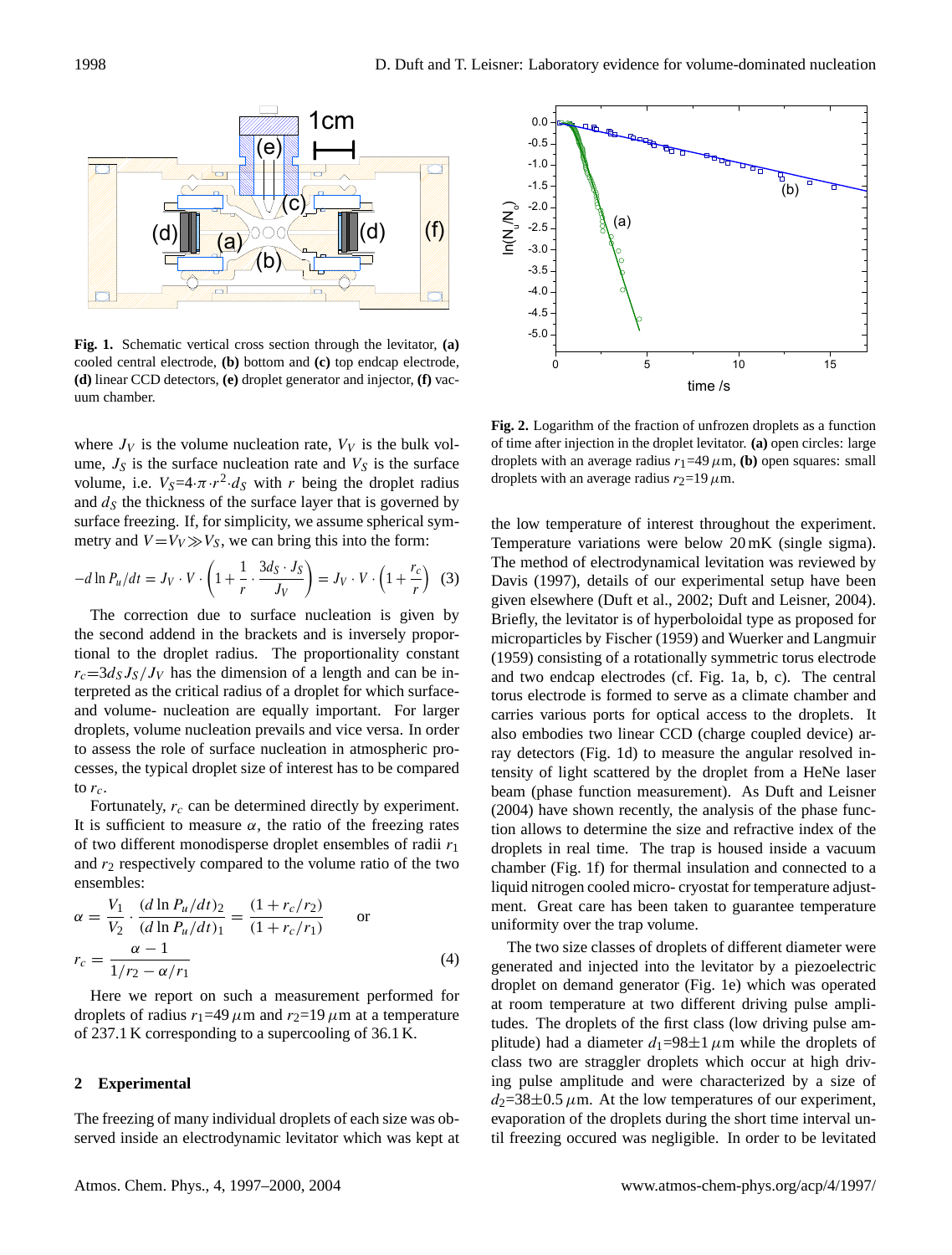| Temperature $T=237.1 K$                                                      | Size class 1                  | Size class 2                   | Ratio (class1/class2) |
|------------------------------------------------------------------------------|-------------------------------|--------------------------------|-----------------------|
| Radius $[\mu m]$                                                             | $49 \pm 0.5$                  | $19+0.25$                      | $2.58 \pm 0.05$       |
| Volume $[\mu m^3]$                                                           | $(4.93 \pm 0.15) \times 10^5$ | $(2.87 \pm 0.1) \times 10^4$   | $17.2 \pm 0.8$        |
| Freezing rate $[s^{-1}]$                                                     | $1.35 \pm 0.05$               | $(8.2 \pm 0.3) \times 10^{-2}$ | $16.5 \pm 0.6$        |
| Volume nucleation rate $\lfloor$ cm <sup>-3</sup> s <sup>-1</sup> $\rfloor$  | $(2.75 \pm 0.15) \times 10^6$ | $(2.85 \pm 0.15) \times 10^6$  | $0.96 \pm 0.07$       |
| Surface nucleation rate $\lfloor$ cm <sup>-2</sup> s <sup>-1</sup> $\rfloor$ | $(4.47\pm0.19)\times10^3$     | $(1.81 \pm 0.075) \times 10^3$ | $2.47 \pm 0.15$       |
| Number of droplets examined                                                  | 103                           | 41                             |                       |

**Table 1.** Comparison of the freezing probabilities of water droplets of different size.

electrodynamically, each droplet carries a specific charge of about  $10^{-4}$  C/kg. In the case of the larger droplets, this corresponds to roughly  $10^6$  additional  $H_3O^+$  ions distributed homogeneously around the surface, which is made up by about  $1.5 \times 10^{11}$  molecules. These numbers indicate that there are plenty of undisturbed sites available for surface nucleation. In previous experiments by Krämer et al. (1999), the surface charge was varied by a factor of three and no detectable influence on the rate of homogeneous freezing was found for both positively and negatively charged droplets.

Freezing phase transitions in droplets can easily be detected by light scattering measurements. The phase function of a liquid droplet shows well resolved intensity minima and maxima as expected from Mie theory for a homogeneous sphere, while the frozen ice particles generate a highly irregular light scattering pattern due to multiple scattering on the grain boundary network. An automated phase function analysis is used to determine the time of freezing for each droplet with a time resolution of 10 ms. The freezing rate of the droplets is determined by plotting the logarithm of the frequency of occurrence of unfrozen droplets versus the time after injection. The results for both size classes are given for a temperature of  $T = 237.1$  K in Fig. 2.

The data do not lie exactly on a straight line as expected both from Eqs. (2) and (3) but rather start off with a horizontal slope. This is especially evident in Fig. 2a and reflects the fact that the droplets are injected into the levitator at room temperature and then have to accommodate to the trap temperature. After this thermalization, which takes longer time for larger droplets, the curves assume a constant slope. From this slope, the freezing rate is deduced for both sizes. For increased accuracy, this is done by fitting a solution to a differential equation, which takes the initial cooling period into account. Details of this analysis will be given in a subsequent publication. The fitted curve in Fig. 2b may seem to be too flat. This is due to the fact that in Fig. 2b data points at longer times  $(t>15 s)$  are omitted for clarity. These data points have been taken into account in the fitting procedure. The result of the measurements is summarized in Table 1.

### **3 Discussion**

If we interpret our data in the framework of volume freezing, we arrive for the larger size class at a nucleation rate

 $J_V = (2.8 \pm 0.15) \times 10^6 \text{ cm}^{-3} \text{ s}^{-1}$ , a value which is in very good agreement with our previous measurements (Krämer et al., 1999) and the STO emulsion data of Taborek (1995). Comparing the two size classes, we find that the volume ratio  $V_1/V_2$  and the freezing rate ratio lie within the limits of error of each other. Accordingly, the volume nucleation rates in the two classes are equivalent. If, for comparison, we divide the respective freezing rates by the surface area of the droplets, the resulting surface nucleation rates are about a factor of 2.5 apart for the two size classes. We conclude that within the investigated size range, the freezing rate of supercooled water scales with the droplet volume and freezing therefore is a volume-dominated process. Surface freezing is not needed to explain the results. If we want to stress our data somewhat, we can determine from Eq. (4) the droplet radius below which surface nucleation becomes important, but this critical radius carries a large error bar. Any value between  $r_c$ =0 and  $r_c$ =4  $\mu$ m is consistent with our data.

Our results suggest that, for droplet radii of some ten micrometers, as they were predominantly used in previous experiments, homogeneous nucleation proceeds by a volume proportional rate. It cannot be ruled out, however, that surface nucleation is important for much smaller droplets below  $1 \mu$ m, as they are typical for aerosol droplets which are more likely to freeze homogeneously in the atmosphere. By extending our experiments to smaller droplets we might be able to lower the upper limit for  $r_c$  into this size regime.

The main argument that supported surface nucleation was based on a reanalysis of the laboratory data which yielded varying volume-nucleation rates. These experimental data seemed more consistent if interpreted as surface nucleation rates. In the light of our results we rather assume that the differences in nucleation rate measurements were related to experimental problems with the assessment of droplet volume and temperature instead. This has been confirmed for the data presented by Stöckel et al. (2002). Revised and extended data by Stöckel et al.  $(2004)^1$  $(2004)^1$  support this point of view.

<span id="page-2-0"></span><sup>&</sup>lt;sup>1</sup> Stöckel, P., Weidinger, I. M., Baumgärtel, H., and Leisner, T.: Rates of homogeneous nucleation in levitated strongly supercooled H<sub>2</sub>O and D<sub>2</sub>O microdroplets, J. Phys. Chem. A., submitted, 2004.